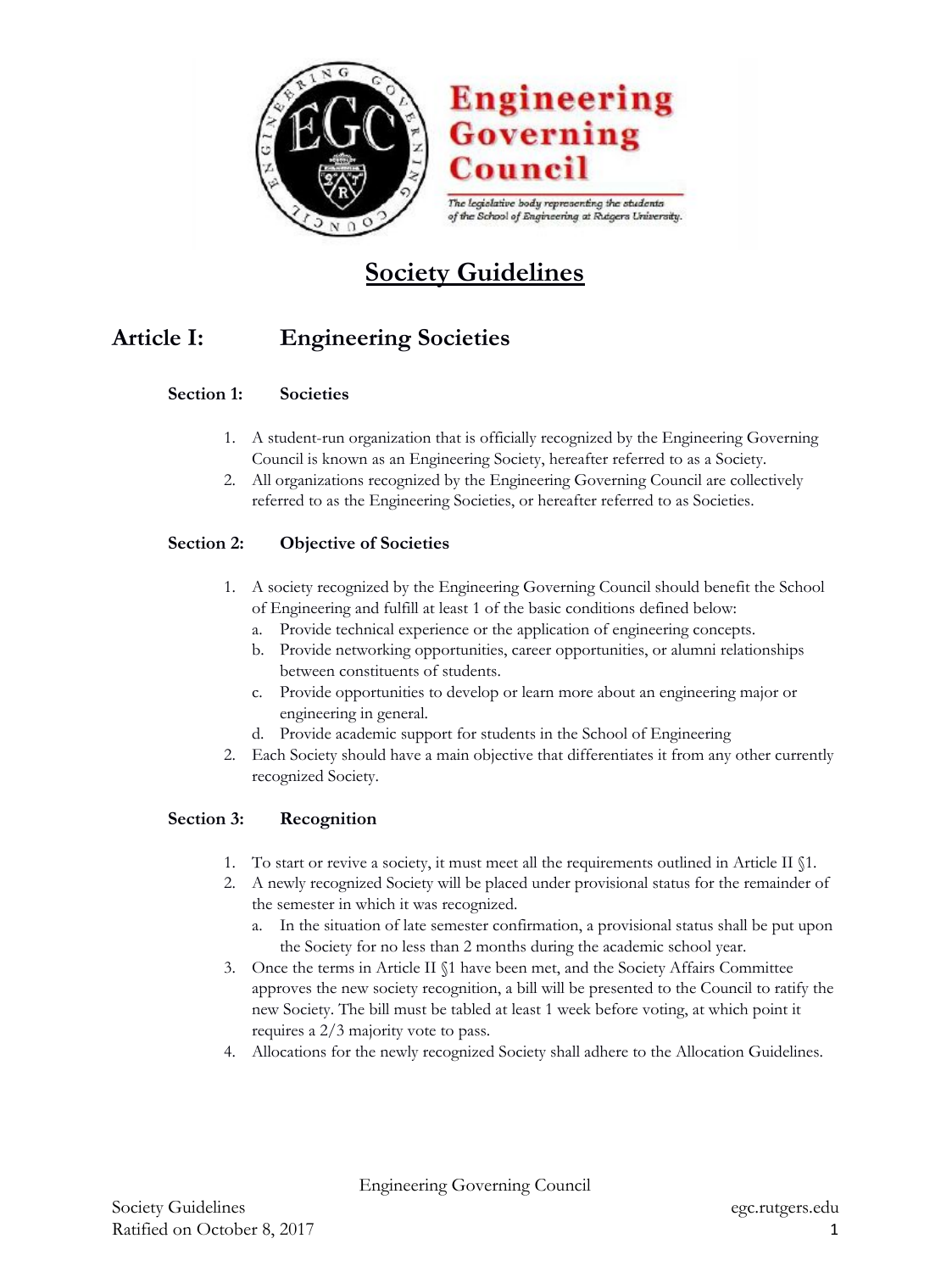

# **Engineering Governing Council**

The legislative body representing the students of the School of Engineering at Rutgers University.

# **Article II: Requirements of a Society**

## **Section 1: General Requirements**

- 1. All Societies must meet the following criteria to maintain their recognition status: a. Have an up to date Constitution on file with the Council.
	- b. Have at least 10 undergraduate members in the Society, half of whom must be students in the School of Engineering.
	- c. Have a President and Treasurer.
	- d. Have a Faculty Advisor.
	- e. A representative to attend all Council and Committee meetings, hereafter referred to as a Society Representative.
- 2. Societies must turn in a list of their organizations officers, and general members to the IRC Committee at the beginning and end of each semester.
- 3. A Society must not be in violation of any Council or University policies and regulations, Federal or State constitutions, or laws.
- 4. A Society is responsible for knowing all Council policies such as our Constitution, Attendance Guidelines, Standing Rules, and other relevant documentation.
- 5. A Society in violation of these requirements will be put on Probation. If a Society fails to correct the violation by the end of the semester in which they were put on Probation, the Society will be removed from the Council without further review.

## **Section 2: Society Representatives**

- 1. A Society Representative must be a member of the Society that he or she is representing, and must be selected by the Society.
- 2. A Society Representative is responsible for relaying information from the Council to his or her respective Society.
- 3. A Society Representative is expected to report back to the Council on the current activities of his or her respective Society.
- 4. A Society Representative is expected to meet membership eligibility specified in Article II §2 of the Engineering Governing Council Constitution.

#### **Section 3: Attendance**

- 1. A Society Representative is required to attend all required meetings as established in the Attendance Guidelines.
	- a. If a Society Representative is unable to attend a meeting, the Society is required to send a proxy to the meeting.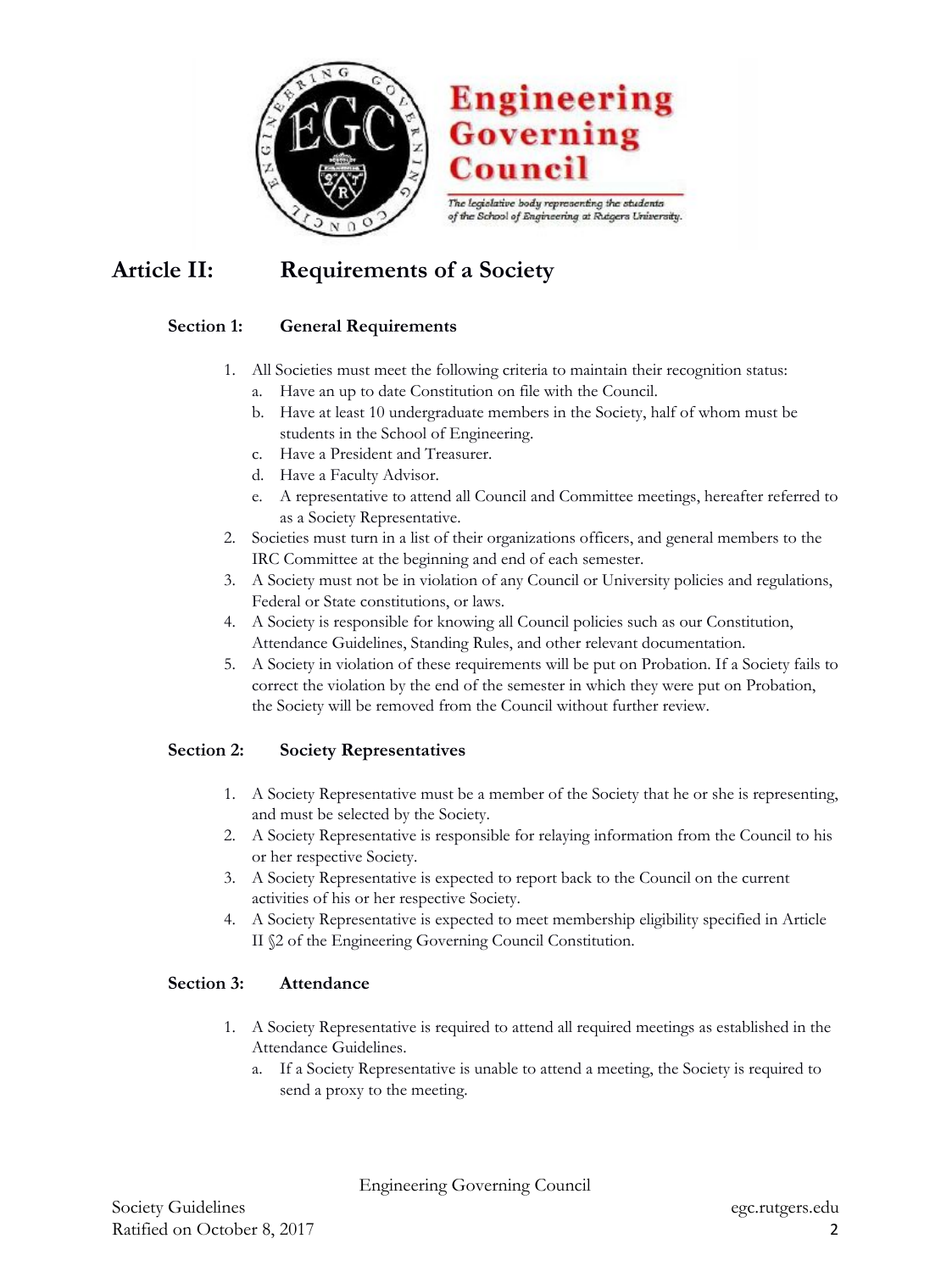

- b. A proxy is required to fulfill all requirements of a Society Representative, including but not exclusive to: communicating Society updates, voting, and committee duties.
- 2. The President, Treasurer, and Society Representative are required to attend the annual EGC Leadership Conference.
	- a. If any of the positions listed above are unable to attend, a suitable proxy is expected to attend as a replacement.

#### **Section 4: Constitution**

- 1. A Society Constitutions must comply with the Council Constitution, University policies, and Federal and State constitutions, or laws.
- 2. The Council shall review and approve or revoke the constitution of School of Engineering recognized student organizations based on their compliance with the Engineering Governing Council Constitution or any other policies.

## **Article III: Violations**

#### **Section 1: Constitution**

- 1. Once the Society's Constitution is brought up for review, a vote shall be taken no sooner than the next regularly scheduled meeting.
	- a. If a Society's Constitution is found to be in violation of the Engineering Governing Council Constitution, the Society will be required to change its constitution to comply.
	- b. If a Society does not alter its constitution, before the next time the Council convenes, the Society will be removed from the Council without further review.

#### **Section 2: Attendance**

1. Any Society with an unexcused absence rate as determined by the Attendance Guidelines shall be investigated by the Internal Review Committee and will be placed on Probation.

#### **Section 3: Probation**

- 1. Societies in violation of Council Policy, State or Federal law, or University Policy or is derelict of their duties shall be investigated by the Internal Review Committee and be placed on Probation.
	- a. A Society placed on Probation must schedule a meeting with the Internal Review Committee within 2 weeks after being notified of its probation status. Failure to

Engineering Governing Council